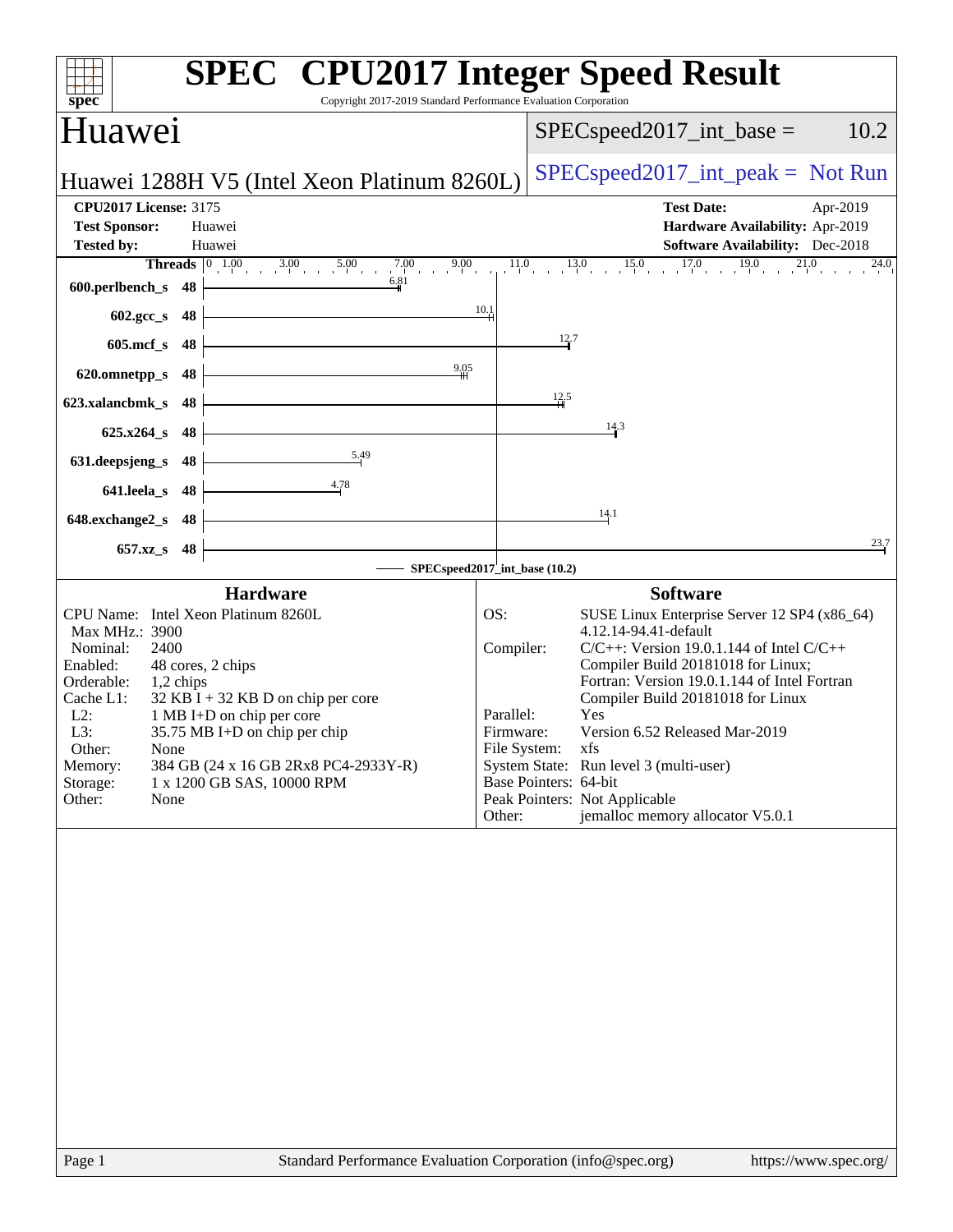

# **[SPEC CPU2017 Integer Speed Result](http://www.spec.org/auto/cpu2017/Docs/result-fields.html#SPECCPU2017IntegerSpeedResult)**

Copyright 2017-2019 Standard Performance Evaluation Corporation

## Huawei

#### $SPEC speed2017\_int\_base = 10.2$

## Huawei 1288H V5 (Intel Xeon Platinum 8260L) [SPECspeed2017\\_int\\_peak =](http://www.spec.org/auto/cpu2017/Docs/result-fields.html#SPECspeed2017intpeak) Not Run

**[CPU2017 License:](http://www.spec.org/auto/cpu2017/Docs/result-fields.html#CPU2017License)** 3175 **[Test Date:](http://www.spec.org/auto/cpu2017/Docs/result-fields.html#TestDate)** Apr-2019

**[Tested by:](http://www.spec.org/auto/cpu2017/Docs/result-fields.html#Testedby)** Huawei **[Software Availability:](http://www.spec.org/auto/cpu2017/Docs/result-fields.html#SoftwareAvailability)** Dec-2018

**[Test Sponsor:](http://www.spec.org/auto/cpu2017/Docs/result-fields.html#TestSponsor)** Huawei **[Hardware Availability:](http://www.spec.org/auto/cpu2017/Docs/result-fields.html#HardwareAvailability)** Apr-2019

### **[Results Table](http://www.spec.org/auto/cpu2017/Docs/result-fields.html#ResultsTable)**

|                                      | <b>Base</b>    |                |              |                |       | <b>Peak</b>    |       |                |                |              |                |              |                |              |
|--------------------------------------|----------------|----------------|--------------|----------------|-------|----------------|-------|----------------|----------------|--------------|----------------|--------------|----------------|--------------|
| <b>Benchmark</b>                     | <b>Threads</b> | <b>Seconds</b> | <b>Ratio</b> | <b>Seconds</b> | Ratio | <b>Seconds</b> | Ratio | <b>Threads</b> | <b>Seconds</b> | <b>Ratio</b> | <b>Seconds</b> | <b>Ratio</b> | <b>Seconds</b> | <b>Ratio</b> |
| $600.$ perlbench $\mathsf{S}$        | 48             | 263            | 6.76         | <u>261</u>     | 6.81  | 259            | 6.84  |                |                |              |                |              |                |              |
| $602 \text{.} \text{gcc}\text{_<}$ s | 48             | 395            | 10.1         | 401            | 9.94  | 394            | 10.1  |                |                |              |                |              |                |              |
| $605$ .mcf s                         | 48             | 371            | 12.7         | 372            | 12.7  | 370            | 12.8  |                |                |              |                |              |                |              |
| 620.omnetpp_s                        | 48             | 182            | 8.97         | <u>180</u>     | 9.05  | 178            | 9.18  |                |                |              |                |              |                |              |
| 623.xalancbmk s                      | 48             | 113            | 12.6         | 115            | 12.3  | 113            | 12.5  |                |                |              |                |              |                |              |
| $625.x264_s$                         | 48             | 123            | 14.3         | 123            | 14.4  | 123            | 14.3  |                |                |              |                |              |                |              |
| 631.deepsjeng_s                      | 48             | 262            | 5.48         | 261            | 5.49  | 261            | 5.49  |                |                |              |                |              |                |              |
| $641$ .leela_s                       | 48             | 357            | 4.78         | 357            | 4.77  | 357            | 4.78  |                |                |              |                |              |                |              |
| 648.exchange2_s                      | 48             | 209            | 14.1         | 209            | 14.1  | 209            | 14.1  |                |                |              |                |              |                |              |
| $657.xz$ s                           | 48             | 261            | 23.7         | 261            | 23.7  | 261            | 23.7  |                |                |              |                |              |                |              |
| $SPECspeed2017\_int\_base =$         |                |                | 10.2         |                |       |                |       |                |                |              |                |              |                |              |

**[SPECspeed2017\\_int\\_peak =](http://www.spec.org/auto/cpu2017/Docs/result-fields.html#SPECspeed2017intpeak) Not Run**

Results appear in the [order in which they were run.](http://www.spec.org/auto/cpu2017/Docs/result-fields.html#RunOrder) Bold underlined text [indicates a median measurement.](http://www.spec.org/auto/cpu2017/Docs/result-fields.html#Median)

### **[Operating System Notes](http://www.spec.org/auto/cpu2017/Docs/result-fields.html#OperatingSystemNotes)**

Stack size set to unlimited using "ulimit -s unlimited"

## **[General Notes](http://www.spec.org/auto/cpu2017/Docs/result-fields.html#GeneralNotes)**

Environment variables set by runcpu before the start of the run: KMP\_AFFINITY = "granularity=fine,compact,1,0" LD\_LIBRARY\_PATH = "/spec2017/lib/ia32:/spec2017/lib/intel64:/spec2017/je5.0.1-32:/spec2017/je5.0.1-64" OMP\_STACKSIZE = "192M"

 Binaries compiled on a system with 1x Intel Core i9-7900X CPU + 32GB RAM memory using Redhat Enterprise Linux 7.5 Transparent Huge Pages enabled by default Prior to runcpu invocation Filesystem page cache synced and cleared with: sync; echo 3> /proc/sys/vm/drop\_caches Yes: The test sponsor attests, as of date of publication, that CVE-2017-5754 (Meltdown) is mitigated in the system as tested and documented. Yes: The test sponsor attests, as of date of publication, that CVE-2017-5753 (Spectre variant 1) is mitigated in the system as tested and documented. Yes: The test sponsor attests, as of date of publication, that CVE-2017-5715 (Spectre variant 2) is mitigated in the system as tested and documented. jemalloc, a general purpose malloc implementation built with the RedHat Enterprise 7.5, and the system compiler gcc 4.8.5 sources available from jemalloc.net or <https://github.com/jemalloc/jemalloc/releases>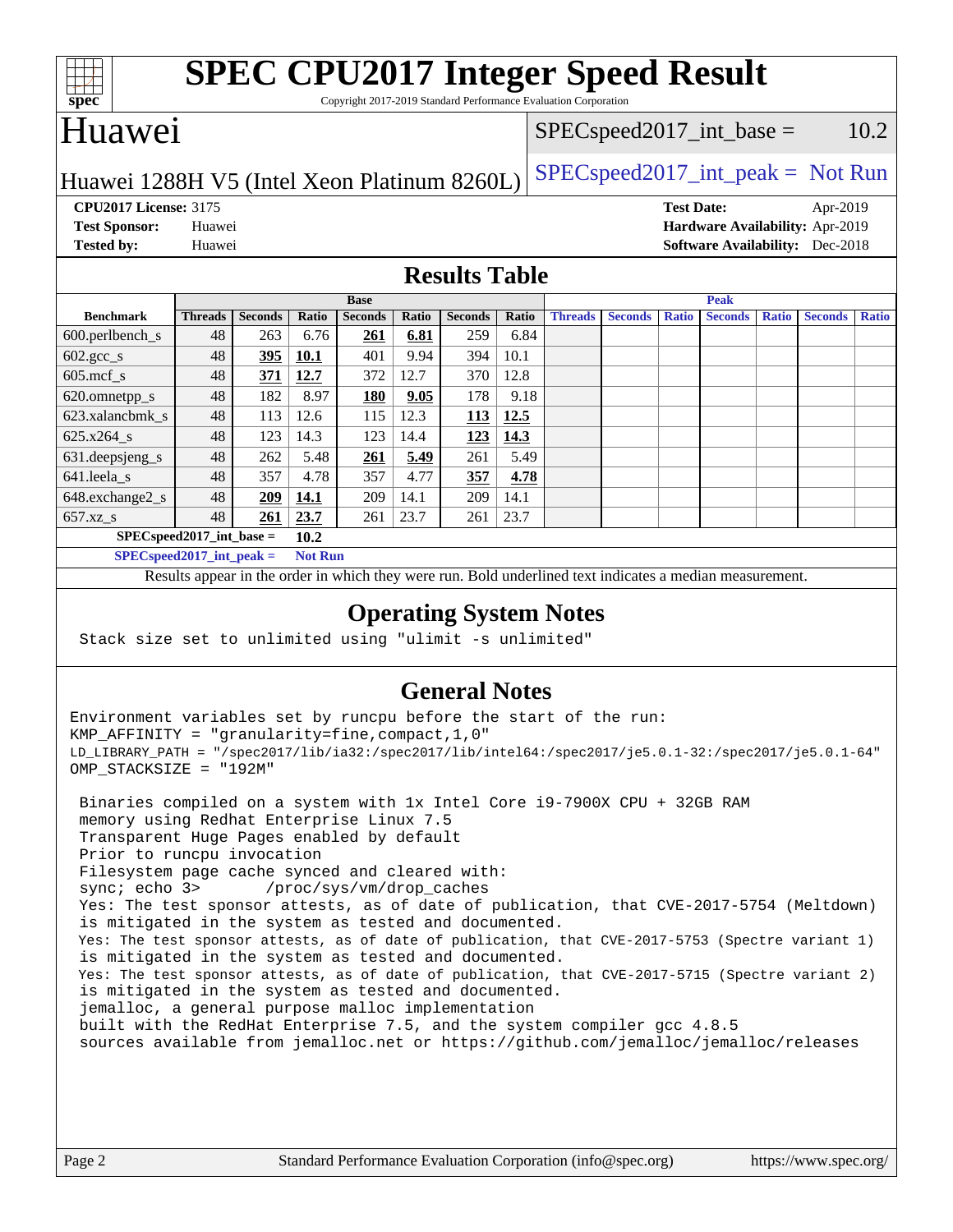| spec                                                                                                                                                                                                                                                                                                                                                                                                                                                    | Copyright 2017-2019 Standard Performance Evaluation Corporation                                                                                                                                                                   | <b>SPEC CPU2017 Integer Speed Result</b>                                                                                                                                                                                                                                                                                             |
|---------------------------------------------------------------------------------------------------------------------------------------------------------------------------------------------------------------------------------------------------------------------------------------------------------------------------------------------------------------------------------------------------------------------------------------------------------|-----------------------------------------------------------------------------------------------------------------------------------------------------------------------------------------------------------------------------------|--------------------------------------------------------------------------------------------------------------------------------------------------------------------------------------------------------------------------------------------------------------------------------------------------------------------------------------|
| Huawei                                                                                                                                                                                                                                                                                                                                                                                                                                                  |                                                                                                                                                                                                                                   | 10.2<br>$SPEC speed2017\_int\_base =$                                                                                                                                                                                                                                                                                                |
| Huawei 1288H V5 (Intel Xeon Platinum 8260L)                                                                                                                                                                                                                                                                                                                                                                                                             |                                                                                                                                                                                                                                   | $SPEC speed2017\_int\_peak = Not Run$                                                                                                                                                                                                                                                                                                |
| <b>CPU2017 License: 3175</b><br><b>Test Sponsor:</b><br>Huawei<br><b>Tested by:</b><br>Huawei                                                                                                                                                                                                                                                                                                                                                           |                                                                                                                                                                                                                                   | <b>Test Date:</b><br>Apr-2019<br>Hardware Availability: Apr-2019<br><b>Software Availability:</b> Dec-2018                                                                                                                                                                                                                           |
|                                                                                                                                                                                                                                                                                                                                                                                                                                                         | <b>Platform Notes</b>                                                                                                                                                                                                             |                                                                                                                                                                                                                                                                                                                                      |
| BIOS configuration:<br>Power Policy Set to Load Balance<br>Hyper-Threading Set to Disable<br>XPT Prefetch Set to Enabled<br>Sysinfo program /spec2017/bin/sysinfo<br>Rev: r5974 of 2018-05-19 9bcde8f2999c33d61f64985e45859ea9<br>running on sles12sp4 Tue Apr 16 21:49:59 2019<br>SUT (System Under Test) info as seen by some common utilities.<br>For more information on this section, see<br>https://www.spec.org/cpu2017/Docs/config.html#sysinfo |                                                                                                                                                                                                                                   |                                                                                                                                                                                                                                                                                                                                      |
| From /proc/cpuinfo<br>model name: $Intel(R)$ Xeon $(R)$ Platinum 8260L CPU @ 2.40GHz<br>"physical id"s (chips)<br>2<br>48 "processors"<br>cpu cores : 24<br>sibling: 24                                                                                                                                                                                                                                                                                 |                                                                                                                                                                                                                                   | cores, siblings (Caution: counting these is hw and system dependent. The following<br>excerpts from /proc/cpuinfo might not be reliable. Use with caution.)<br>physical 0: cores 0 1 2 3 4 5 6 8 9 10 11 12 13 16 17 18 19 20 21 25 26 27 28 29<br>physical 1: cores 0 1 2 3 4 5 6 9 10 11 12 13 16 17 18 19 20 21 24 25 26 27 28 29 |
| From lscpu:<br>Architecture:<br>$CPU$ op-mode( $s$ ):<br>Byte Order:<br>CPU(s):<br>On-line $CPU(s)$ list:<br>Thread(s) per core:<br>Core(s) per socket:<br>Socket(s):<br>NUMA $node(s)$ :<br>Vendor ID:<br>CPU family:<br>Model:<br>Model name:<br>Stepping:<br>CPU MHz:<br>CPU max MHz:<br>CPU min MHz:<br>BogoMIPS:<br>Virtualization:<br>L1d cache:<br>Lli cache:<br>L2 cache:<br>L3 cache:                                                          | x86 64<br>$32$ -bit, $64$ -bit<br>Little Endian<br>48<br>$0 - 47$<br>1<br>24<br>2<br>$\overline{2}$<br>GenuineIntel<br>6<br>85<br>6<br>2400.000<br>3900.0000<br>1000.0000<br>4800.00<br>$VT - x$<br>32K<br>32K<br>1024K<br>36608K | $Intel(R)$ Xeon(R) Platinum 8260L CPU @ 2.40GHz                                                                                                                                                                                                                                                                                      |
|                                                                                                                                                                                                                                                                                                                                                                                                                                                         | (Continued on next page)                                                                                                                                                                                                          |                                                                                                                                                                                                                                                                                                                                      |
| Page 3                                                                                                                                                                                                                                                                                                                                                                                                                                                  | Standard Performance Evaluation Corporation (info@spec.org)                                                                                                                                                                       | https://www.spec.org/                                                                                                                                                                                                                                                                                                                |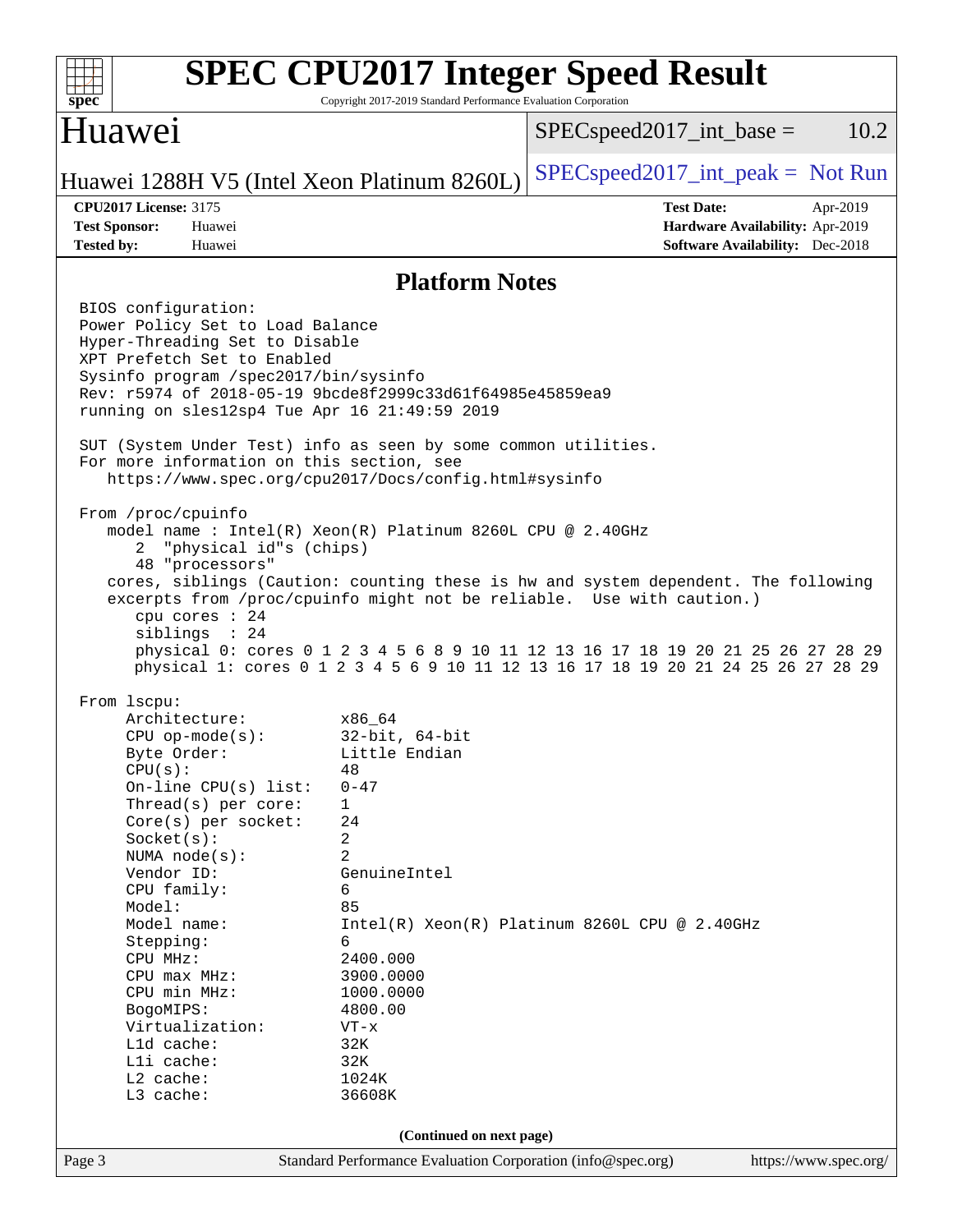| <b>Huawei</b><br>$SPEC speed2017\_int\_base =$<br>$SPEC speed2017\_int\_peak = Not Run$<br>Huawei 1288H V5 (Intel Xeon Platinum 8260L)<br><b>CPU2017 License: 3175</b><br><b>Test Date:</b><br>Apr-2019<br><b>Test Sponsor:</b><br>Huawei<br>Hardware Availability: Apr-2019<br><b>Tested by:</b><br>Huawei<br><b>Software Availability:</b> Dec-2018<br><b>Platform Notes (Continued)</b><br>NUMA node0 CPU(s):<br>$0 - 23$<br>$24 - 47$<br>NUMA nodel CPU(s):<br>fpu vme de pse tsc msr pae mce cx8 apic sep mtrr pge mca cmov<br>Flaqs:<br>pat pse36 clflush dts acpi mmx fxsr sse sse2 ss ht tm pbe syscall nx pdpe1gb rdtscp<br>lm constant_tsc art arch_perfmon pebs bts rep_good nopl xtopology nonstop_tsc cpuid<br>aperfmperf pni pclmulqdq dtes64 monitor ds_cpl vmx smx est tm2 ssse3 sdbg fma cx16<br>xtpr pdcm pcid dca sse4_1 sse4_2 x2apic movbe popcnt tsc_deadline_timer aes xsave<br>avx f16c rdrand lahf_lm abm 3dnowprefetch cpuid_fault epb cat_13 cdp_13<br>invpcid_single ssbd mba ibrs ibpb stibp tpr_shadow vnmi flexpriority ept vpid<br>fsgsbase tsc_adjust bmil hle avx2 smep bmi2 erms invpcid rtm cqm mpx rdt_a avx512f<br>avx512dq rdseed adx smap clflushopt clwb intel_pt avx512cd avx512bw avx512vl<br>xsaveopt xsavec xgetbvl xsaves cqm_llc cqm_occup_llc cqm_mbm_total cqm_mbm_local<br>dtherm ida arat pln pts pku ospke avx512_vnni flush_lld arch_capabilities<br>/proc/cpuinfo cache data<br>cache size : 36608 KB<br>From numactl --hardware WARNING: a numactl 'node' might or might not correspond to a<br>physical chip.<br>$available: 2 nodes (0-1)$<br>node 0 cpus: 0 1 2 3 4 5 6 7 8 9 10 11 12 13 14 15 16 17 18 19 20 21 22 23<br>node 0 size: 191903 MB<br>node 0 free: 190558 MB<br>node 1 cpus: 24 25 26 27 28 29 30 31 32 33 34 35 36 37 38 39 40 41 42 43 44 45 46 47<br>node 1 size: 193278 MB<br>node 1 free: 191384 MB<br>node distances:<br>node<br>0<br>1<br>0 :<br>10<br>21<br>1:<br>21<br>10<br>From /proc/meminfo<br>MemTotal:<br>394426256 kB<br>0<br>HugePages_Total:<br>Hugepagesize:<br>2048 kB<br>From /etc/*release* /etc/*version*<br>SuSE-release:<br>SUSE Linux Enterprise Server 12 (x86_64)<br>$VERSION = 12$<br>PATCHLEVEL = $4$<br># This file is deprecated and will be removed in a future service pack or release.<br># Please check /etc/os-release for details about this release.<br>os-release:<br>NAME="SLES"<br>VERSION="12-SP4"<br>VERSION_ID="12.4"<br>(Continued on next page)<br>Page 4<br>Standard Performance Evaluation Corporation (info@spec.org)<br>https://www.spec.org/ | <b>SPEC CPU2017 Integer Speed Result</b><br>spec<br>Copyright 2017-2019 Standard Performance Evaluation Corporation |      |
|---------------------------------------------------------------------------------------------------------------------------------------------------------------------------------------------------------------------------------------------------------------------------------------------------------------------------------------------------------------------------------------------------------------------------------------------------------------------------------------------------------------------------------------------------------------------------------------------------------------------------------------------------------------------------------------------------------------------------------------------------------------------------------------------------------------------------------------------------------------------------------------------------------------------------------------------------------------------------------------------------------------------------------------------------------------------------------------------------------------------------------------------------------------------------------------------------------------------------------------------------------------------------------------------------------------------------------------------------------------------------------------------------------------------------------------------------------------------------------------------------------------------------------------------------------------------------------------------------------------------------------------------------------------------------------------------------------------------------------------------------------------------------------------------------------------------------------------------------------------------------------------------------------------------------------------------------------------------------------------------------------------------------------------------------------------------------------------------------------------------------------------------------------------------------------------------------------------------------------------------------------------------------------------------------------------------------------------------------------------------------------------------------------------------------------------------------------------------------------------------------------------------------------------------------------------------------|---------------------------------------------------------------------------------------------------------------------|------|
|                                                                                                                                                                                                                                                                                                                                                                                                                                                                                                                                                                                                                                                                                                                                                                                                                                                                                                                                                                                                                                                                                                                                                                                                                                                                                                                                                                                                                                                                                                                                                                                                                                                                                                                                                                                                                                                                                                                                                                                                                                                                                                                                                                                                                                                                                                                                                                                                                                                                                                                                                                           |                                                                                                                     | 10.2 |
|                                                                                                                                                                                                                                                                                                                                                                                                                                                                                                                                                                                                                                                                                                                                                                                                                                                                                                                                                                                                                                                                                                                                                                                                                                                                                                                                                                                                                                                                                                                                                                                                                                                                                                                                                                                                                                                                                                                                                                                                                                                                                                                                                                                                                                                                                                                                                                                                                                                                                                                                                                           |                                                                                                                     |      |
|                                                                                                                                                                                                                                                                                                                                                                                                                                                                                                                                                                                                                                                                                                                                                                                                                                                                                                                                                                                                                                                                                                                                                                                                                                                                                                                                                                                                                                                                                                                                                                                                                                                                                                                                                                                                                                                                                                                                                                                                                                                                                                                                                                                                                                                                                                                                                                                                                                                                                                                                                                           |                                                                                                                     |      |
|                                                                                                                                                                                                                                                                                                                                                                                                                                                                                                                                                                                                                                                                                                                                                                                                                                                                                                                                                                                                                                                                                                                                                                                                                                                                                                                                                                                                                                                                                                                                                                                                                                                                                                                                                                                                                                                                                                                                                                                                                                                                                                                                                                                                                                                                                                                                                                                                                                                                                                                                                                           |                                                                                                                     |      |
|                                                                                                                                                                                                                                                                                                                                                                                                                                                                                                                                                                                                                                                                                                                                                                                                                                                                                                                                                                                                                                                                                                                                                                                                                                                                                                                                                                                                                                                                                                                                                                                                                                                                                                                                                                                                                                                                                                                                                                                                                                                                                                                                                                                                                                                                                                                                                                                                                                                                                                                                                                           |                                                                                                                     |      |
|                                                                                                                                                                                                                                                                                                                                                                                                                                                                                                                                                                                                                                                                                                                                                                                                                                                                                                                                                                                                                                                                                                                                                                                                                                                                                                                                                                                                                                                                                                                                                                                                                                                                                                                                                                                                                                                                                                                                                                                                                                                                                                                                                                                                                                                                                                                                                                                                                                                                                                                                                                           |                                                                                                                     |      |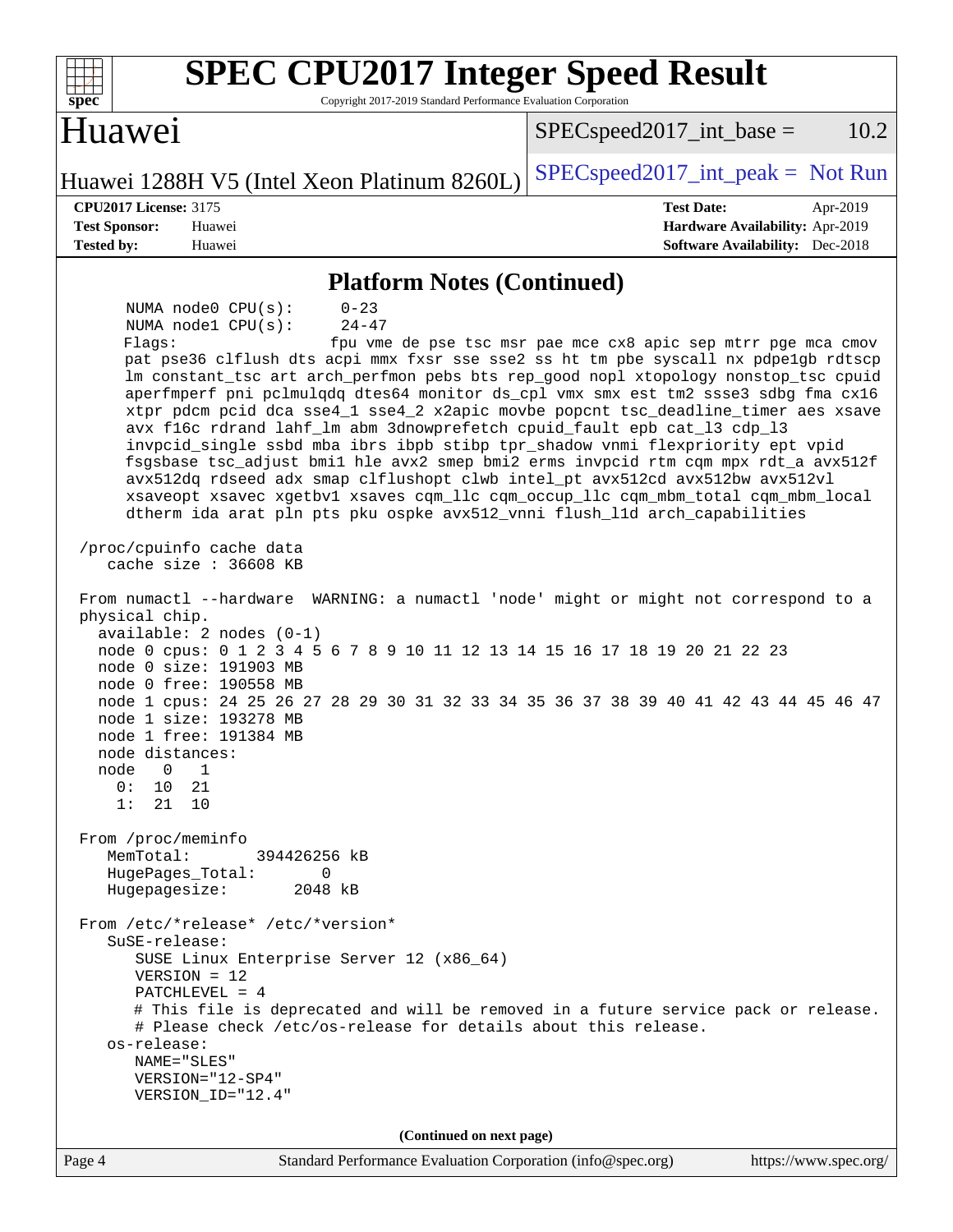

# **[SPEC CPU2017 Integer Speed Result](http://www.spec.org/auto/cpu2017/Docs/result-fields.html#SPECCPU2017IntegerSpeedResult)**

Copyright 2017-2019 Standard Performance Evaluation Corporation

## Huawei

 $SPEC speed2017\_int\_base = 10.2$ 

Huawei 1288H V5 (Intel Xeon Platinum 8260L) [SPECspeed2017\\_int\\_peak =](http://www.spec.org/auto/cpu2017/Docs/result-fields.html#SPECspeed2017intpeak) Not Run

**[CPU2017 License:](http://www.spec.org/auto/cpu2017/Docs/result-fields.html#CPU2017License)** 3175 **[Test Date:](http://www.spec.org/auto/cpu2017/Docs/result-fields.html#TestDate)** Apr-2019 **[Test Sponsor:](http://www.spec.org/auto/cpu2017/Docs/result-fields.html#TestSponsor)** Huawei **[Hardware Availability:](http://www.spec.org/auto/cpu2017/Docs/result-fields.html#HardwareAvailability)** Apr-2019 **[Tested by:](http://www.spec.org/auto/cpu2017/Docs/result-fields.html#Testedby)** Huawei **[Software Availability:](http://www.spec.org/auto/cpu2017/Docs/result-fields.html#SoftwareAvailability)** Dec-2018

#### **[Platform Notes \(Continued\)](http://www.spec.org/auto/cpu2017/Docs/result-fields.html#PlatformNotes)**

 PRETTY\_NAME="SUSE Linux Enterprise Server 12 SP4" ID="sles" ANSI\_COLOR="0;32" CPE\_NAME="cpe:/o:suse:sles:12:sp4" uname -a: Linux sles12sp4 4.12.14-94.41-default #1 SMP Wed Oct 31 12:25:04 UTC 2018 (3090901) x86\_64 x86\_64 x86\_64 GNU/Linux Kernel self-reported vulnerability status: CVE-2017-5754 (Meltdown): Not affected CVE-2017-5753 (Spectre variant 1): Mitigation: \_\_user pointer sanitization CVE-2017-5715 (Spectre variant 2): Mitigation: Indirect Branch Restricted Speculation, IBPB, IBRS\_FW run-level 3 Apr 16 15:17 SPEC is set to: /spec2017 Filesystem Type Size Used Avail Use% Mounted on /dev/sda3 xfs 700G 15G 686G 3% / Additional information from dmidecode follows. WARNING: Use caution when you interpret this section. The 'dmidecode' program reads system data which is "intended to allow hardware to be accurately determined", but the intent may not be met, as there are frequent changes to hardware, firmware, and the "DMTF SMBIOS" standard. BIOS INSYDE Corp. 6.52 03/16/2019 Memory: 24x Samsung M393A2K43CB2-CVF 16 GB 2 rank 2933 (End of data from sysinfo program) **[Compiler Version Notes](http://www.spec.org/auto/cpu2017/Docs/result-fields.html#CompilerVersionNotes)** ============================================================================== CC 600.perlbench\_s(base) 602.gcc\_s(base) 605.mcf\_s(base) 625.x264\_s(base) 657.xz\_s(base) ------------------------------------------------------------------------------ Intel(R) C Intel(R) 64 Compiler for applications running on Intel(R)  $64$ , Version 19.0.1.144 Build 20181018

Copyright (C) 1985-2018 Intel Corporation. All rights reserved.

============================================================================== CXXC 620.omnetpp\_s(base) 623.xalancbmk\_s(base) 631.deepsjeng\_s(base) 641.leela\_s(base)

------------------------------------------------------------------------------

**(Continued on next page)**

|  | age<br>◡ |  |
|--|----------|--|
|--|----------|--|

Page 5 Standard Performance Evaluation Corporation [\(info@spec.org\)](mailto:info@spec.org) <https://www.spec.org/>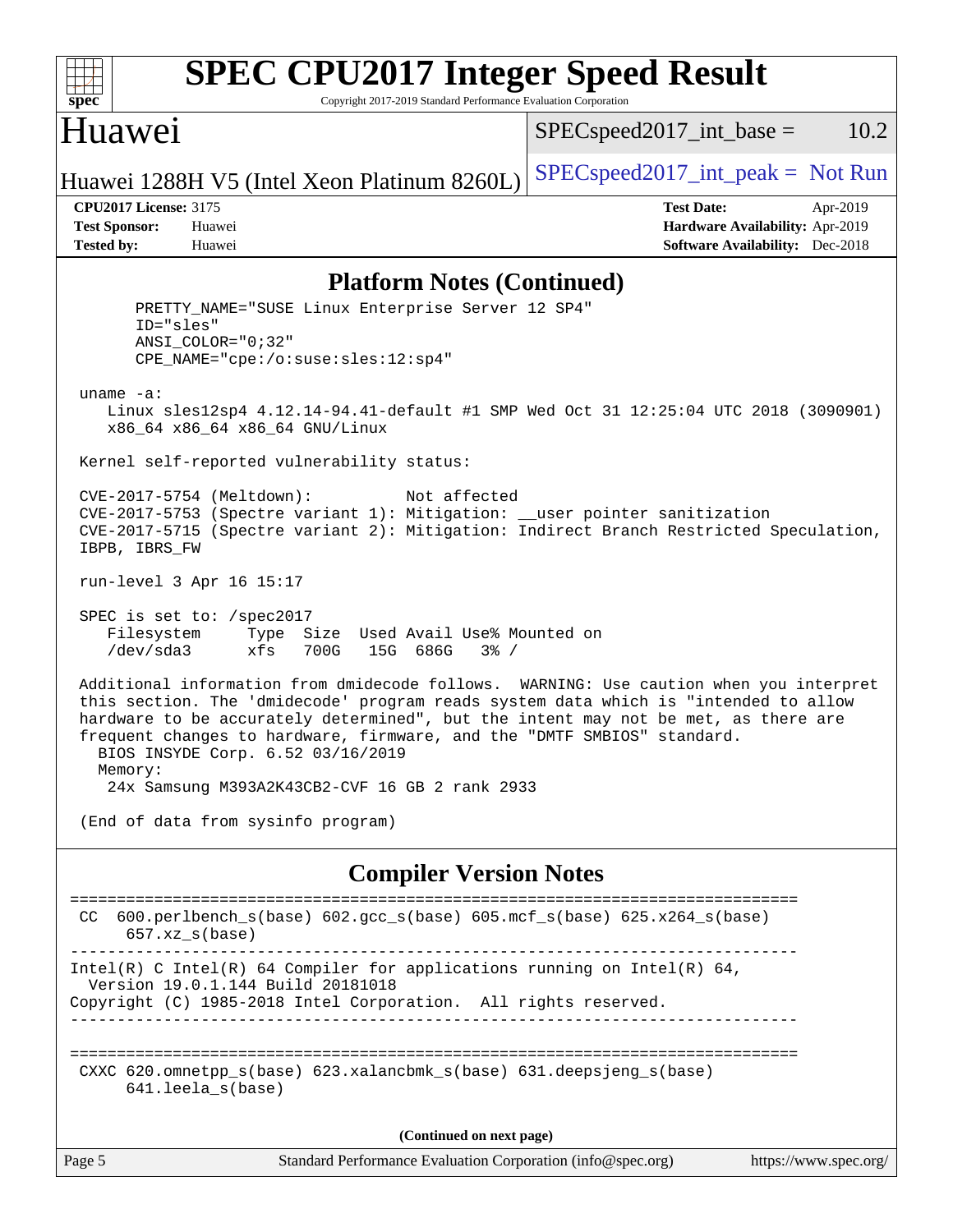| S<br>e<br>1)<br>L. |  |  |  |  |  |  |
|--------------------|--|--|--|--|--|--|

# **[SPEC CPU2017 Integer Speed Result](http://www.spec.org/auto/cpu2017/Docs/result-fields.html#SPECCPU2017IntegerSpeedResult)**

Copyright 2017-2019 Standard Performance Evaluation Corporation

## Huawei

 $SPEC speed2017\_int\_base = 10.2$ 

| Huawei 1288H V5 (Intel Xeon Platinum 8260L) SPECspeed 2017_int_peak = Not Run |                   |          |
|-------------------------------------------------------------------------------|-------------------|----------|
| <b>CPU2017 License: 3175</b>                                                  | <b>Test Date:</b> | Apr-2019 |

**[Test Sponsor:](http://www.spec.org/auto/cpu2017/Docs/result-fields.html#TestSponsor)** Huawei **[Hardware Availability:](http://www.spec.org/auto/cpu2017/Docs/result-fields.html#HardwareAvailability)** Apr-2019 **[Tested by:](http://www.spec.org/auto/cpu2017/Docs/result-fields.html#Testedby)** Huawei **[Software Availability:](http://www.spec.org/auto/cpu2017/Docs/result-fields.html#SoftwareAvailability)** Dec-2018

## **[Compiler Version Notes \(Continued\)](http://www.spec.org/auto/cpu2017/Docs/result-fields.html#CompilerVersionNotes)**

| Intel(R) $C++$ Intel(R) 64 Compiler for applications running on Intel(R) 64,<br>Version 19.0.1.144 Build 20181018   |
|---------------------------------------------------------------------------------------------------------------------|
| Copyright (C) 1985-2018 Intel Corporation. All rights reserved.                                                     |
|                                                                                                                     |
|                                                                                                                     |
|                                                                                                                     |
| FC 648.exchange2 s(base)                                                                                            |
|                                                                                                                     |
| Intel(R) Fortran Intel(R) 64 Compiler for applications running on Intel(R)<br>64, Version 19.0.1.144 Build 20181018 |
| Copyright (C) 1985-2018 Intel Corporation. All rights reserved.                                                     |
|                                                                                                                     |

## **[Base Compiler Invocation](http://www.spec.org/auto/cpu2017/Docs/result-fields.html#BaseCompilerInvocation)**

[C benchmarks](http://www.spec.org/auto/cpu2017/Docs/result-fields.html#Cbenchmarks): [icc -m64 -std=c11](http://www.spec.org/cpu2017/results/res2019q2/cpu2017-20190428-12623.flags.html#user_CCbase_intel_icc_64bit_c11_33ee0cdaae7deeeab2a9725423ba97205ce30f63b9926c2519791662299b76a0318f32ddfffdc46587804de3178b4f9328c46fa7c2b0cd779d7a61945c91cd35)

[C++ benchmarks:](http://www.spec.org/auto/cpu2017/Docs/result-fields.html#CXXbenchmarks) [icpc -m64](http://www.spec.org/cpu2017/results/res2019q2/cpu2017-20190428-12623.flags.html#user_CXXbase_intel_icpc_64bit_4ecb2543ae3f1412ef961e0650ca070fec7b7afdcd6ed48761b84423119d1bf6bdf5cad15b44d48e7256388bc77273b966e5eb805aefd121eb22e9299b2ec9d9)

[Fortran benchmarks](http://www.spec.org/auto/cpu2017/Docs/result-fields.html#Fortranbenchmarks): [ifort -m64](http://www.spec.org/cpu2017/results/res2019q2/cpu2017-20190428-12623.flags.html#user_FCbase_intel_ifort_64bit_24f2bb282fbaeffd6157abe4f878425411749daecae9a33200eee2bee2fe76f3b89351d69a8130dd5949958ce389cf37ff59a95e7a40d588e8d3a57e0c3fd751)

## **[Base Portability Flags](http://www.spec.org/auto/cpu2017/Docs/result-fields.html#BasePortabilityFlags)**

 600.perlbench\_s: [-DSPEC\\_LP64](http://www.spec.org/cpu2017/results/res2019q2/cpu2017-20190428-12623.flags.html#b600.perlbench_s_basePORTABILITY_DSPEC_LP64) [-DSPEC\\_LINUX\\_X64](http://www.spec.org/cpu2017/results/res2019q2/cpu2017-20190428-12623.flags.html#b600.perlbench_s_baseCPORTABILITY_DSPEC_LINUX_X64) 602.gcc\_s: [-DSPEC\\_LP64](http://www.spec.org/cpu2017/results/res2019q2/cpu2017-20190428-12623.flags.html#suite_basePORTABILITY602_gcc_s_DSPEC_LP64) 605.mcf\_s: [-DSPEC\\_LP64](http://www.spec.org/cpu2017/results/res2019q2/cpu2017-20190428-12623.flags.html#suite_basePORTABILITY605_mcf_s_DSPEC_LP64) 620.omnetpp\_s: [-DSPEC\\_LP64](http://www.spec.org/cpu2017/results/res2019q2/cpu2017-20190428-12623.flags.html#suite_basePORTABILITY620_omnetpp_s_DSPEC_LP64) 623.xalancbmk\_s: [-DSPEC\\_LP64](http://www.spec.org/cpu2017/results/res2019q2/cpu2017-20190428-12623.flags.html#suite_basePORTABILITY623_xalancbmk_s_DSPEC_LP64) [-DSPEC\\_LINUX](http://www.spec.org/cpu2017/results/res2019q2/cpu2017-20190428-12623.flags.html#b623.xalancbmk_s_baseCXXPORTABILITY_DSPEC_LINUX) 625.x264\_s: [-DSPEC\\_LP64](http://www.spec.org/cpu2017/results/res2019q2/cpu2017-20190428-12623.flags.html#suite_basePORTABILITY625_x264_s_DSPEC_LP64) 631.deepsjeng\_s: [-DSPEC\\_LP64](http://www.spec.org/cpu2017/results/res2019q2/cpu2017-20190428-12623.flags.html#suite_basePORTABILITY631_deepsjeng_s_DSPEC_LP64) 641.leela\_s: [-DSPEC\\_LP64](http://www.spec.org/cpu2017/results/res2019q2/cpu2017-20190428-12623.flags.html#suite_basePORTABILITY641_leela_s_DSPEC_LP64) 648.exchange2\_s: [-DSPEC\\_LP64](http://www.spec.org/cpu2017/results/res2019q2/cpu2017-20190428-12623.flags.html#suite_basePORTABILITY648_exchange2_s_DSPEC_LP64) 657.xz\_s: [-DSPEC\\_LP64](http://www.spec.org/cpu2017/results/res2019q2/cpu2017-20190428-12623.flags.html#suite_basePORTABILITY657_xz_s_DSPEC_LP64)